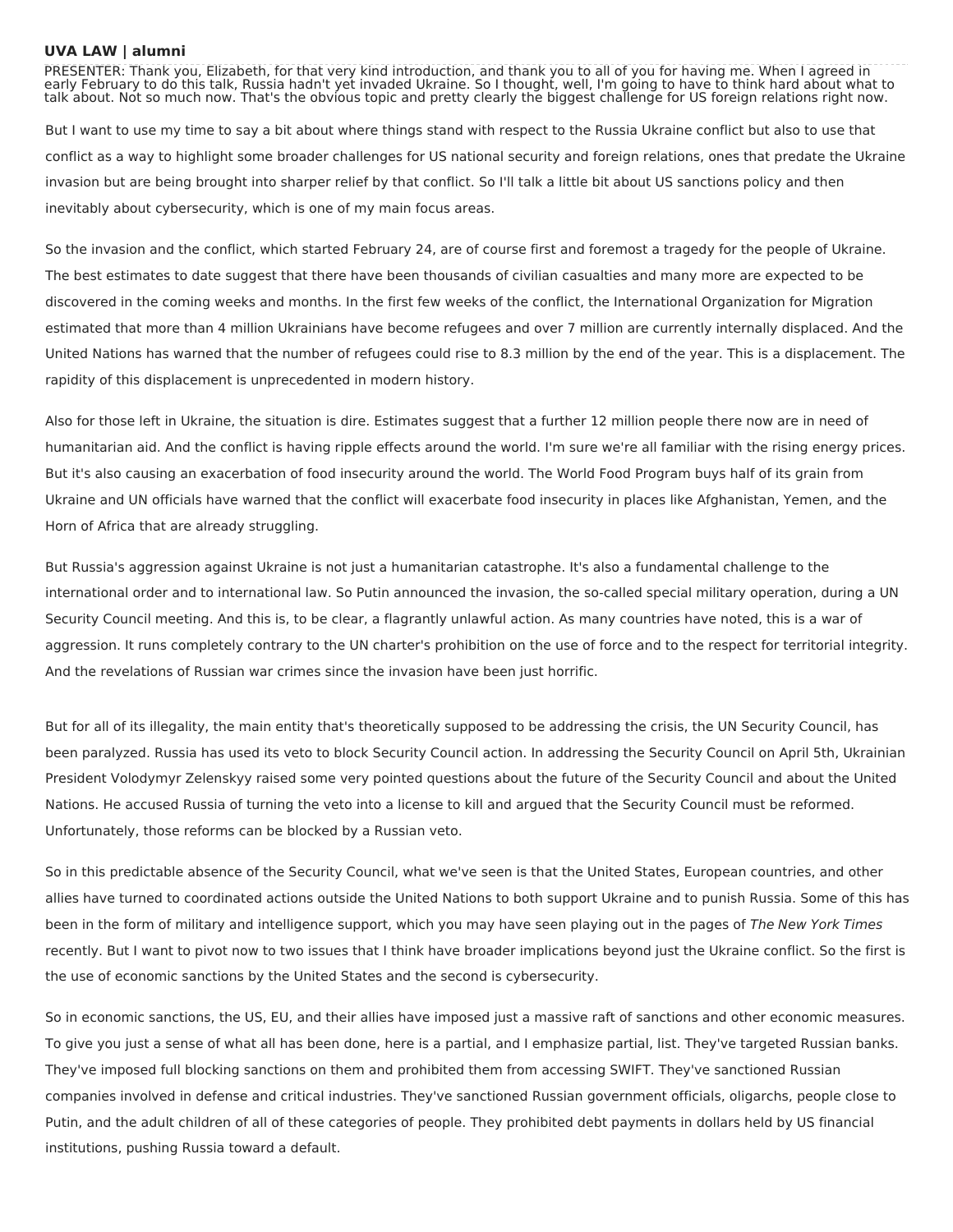They prohibited imports of luxury goods into the United States and exports to Russia of tech components that are needed for military and other industries. They've banned Russian planes from their airspace, Russian boats from their ports, and the United States and other countries have banned some energy imports, though Europe is not fully on board with that yet. All of these actions are designed to do significant damage to Russia's economy, and they're being exacerbated by private companies that have also exited the Russian market.

But the big question with these sanctions is will they be effective and effective at what? So the threat of sanctions obviously did not deter the invasion ex-ante and it's also very far from clear that the pain of sanctions can force an end to the conflict. Nonetheless, sanctions have become the US move in foreign relations. During the Obama administration's first term, the United States issued about 500 sanctions a year. By the end of the Trump administration, that figure had risen to 1,000 a year. And I suspect this year in the Biden administration, we are surely on track to surpass that number as well.

The Obama administration Sanctions Coordinator Dan Fried wrote in 2020 that economic sanctions have become a default setting for US foreign policy and for the US government and Congress to respond to policy problems that seem to require more than a demarche but less than military action. And the United States is using sanctions as expressive policy. Sanctions express condemnation of the behavior of the sanctioned party. So the US sanctions human rights abusers, proliferators of nuclear weapons, states that engage in destabilizing cyber attacks, and this condemnation, both moral and legal, is certainly part of the point with Russia sanctions.

But there are still serious policy concerns with whether sanctions will have the intended effect on their targets. So there's a risk of evasion. There's the ability of sanctioned countries to turn to other countries to evade sanctions to get around the prohibitions that have been put in place. And there's a serious concern with respect to Russia that China will play that role. There's also real concern that sanctions just don't work that well when you're going after big economies like China and Russia. They have more capacity to cope, more resources to adapt.

And from a policy perspective, there's also concerns about sanctions being a one way ratchet. So what do I mean by that? The US frequently imposes sanctions and only very infrequently does it lift them. It's easy legally and politically to impose sanctions. It's much harder politically to walk them back. Who in the executive branch or Congress wants to be seen as going soft or going easy on parties that have been sanctioned?

But this raises a problem for the United States and for its policy. So if the targets of sanctions don't believe that the sanctions will be lifted even if their behavior changes, why change their behavior? The goals of sanctions and the conditions for lifting them need to be made clearer if, in fact, the goal is compelling a change in behavior.

It may, however, be the case that that's not the goal and that the goal is instead containment. So if the goal is containment, then there would be no conditions for lifting the sanctions and we may very well be in a containment situation with Russia. Secretary of Defense Lloyd Austin said after a visit to Kiev a few weeks ago that the United States, I'm quoting here, wants to see Russia weakened to the degree that it can't do the kinds of things that it has done in invading Ukraine. That sounds to me like containment.

Sanctions are more effective when they're done multilaterally, as the Russia sanctions are. But one additional challenge that comes with multilateral sanctions is keeping all of your co-sanctioners on the same page, especially when the sanctions have important costs for those who are imposing them. And we're seeing that challenge now with getting the EU on board with energy sanctions against Russia. Treasury Secretary Janet Yellen has said that the Biden administration's goal has been to impose maximum pain on Russia while to the best of our ability shielding the United States and our partners from undue economic harm. But that's really hard to sustain, especially for Europe, which is heavily dependent on Russian energy.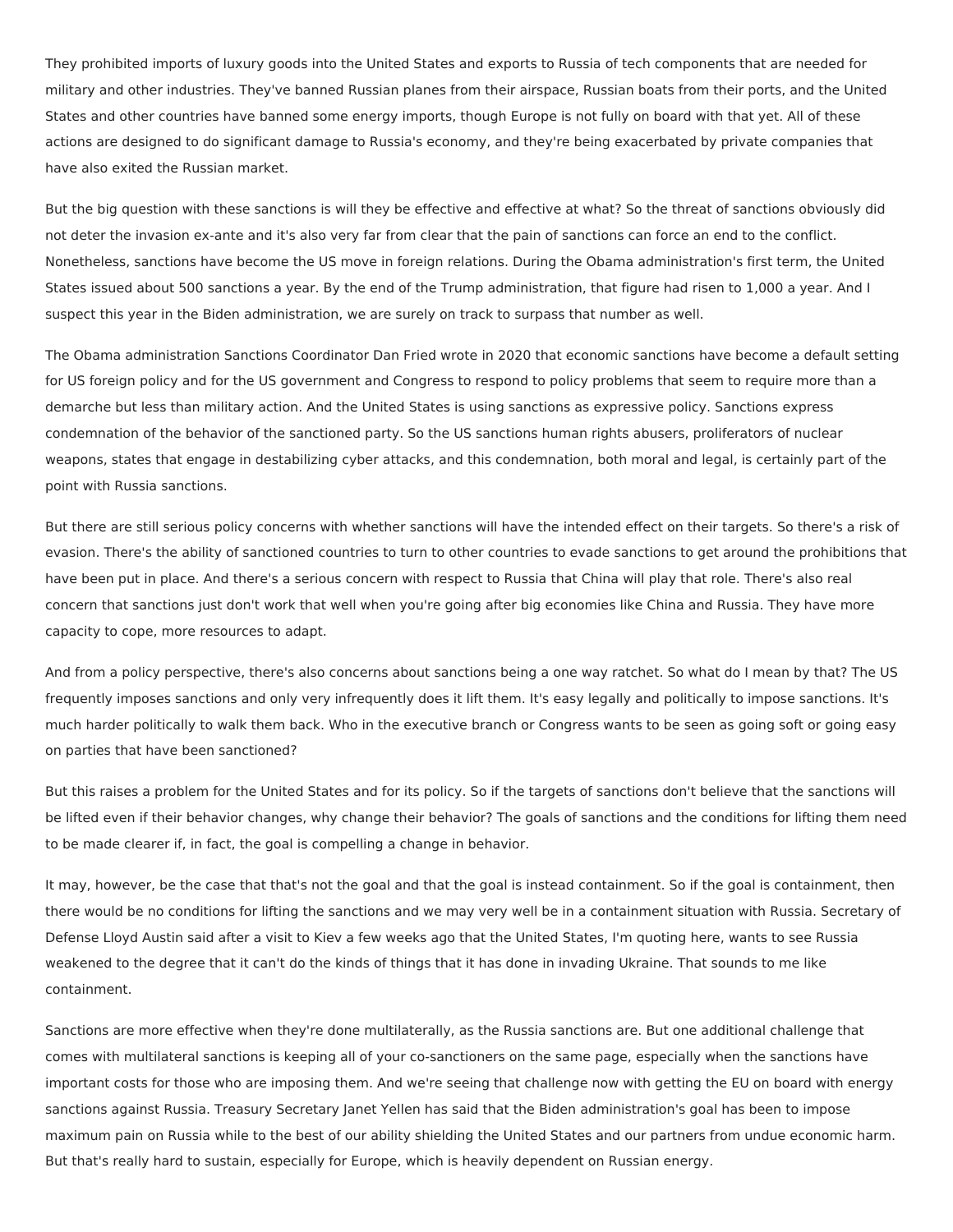So to wrap up on sanctions, there are a lot of open questions about how efficacious sanctions can be. And there are also open questions about what is the plan? What is the point? What is the strategy? These aren't issues that are specific to Russia, but certainly the Russian sanctions are going to be an enormous test case for sanctions policy more generally.

So let me switch to the second topic, which is cybersecurity. And this is actually a little bit of a happier story with respect to Ukraine, because I'm not here to tell you that there have been massive destructive cyber attacks, which is great, because back in February I thought that might be the speech. But cybersecurity is a persistent challenge for the United States. We're just past the one year anniversary of the Colonial Pipeline hack. You might remember last year sort of panic buying, gas shortages after Colonial Pipeline shut down, a major US East Coast US pipeline, in response to a ransomware attack.

That incident came only months after the discovery of another hack, a supply chain hack on a company called SolarWinds, that the United States has attributed to the Russian government. It was basically Russian government espionage against a bunch of US government agencies and private companies. And also it came just two months after the Microsoft Exchange hack, which compromised thousands of small businesses across the United States. The United States blamed China for that one.

This is not an impressive track record for the United States in cybersecurity. The United States is not so good at defending its own systems and networks, or at least it doesn't appear that way. And so there were a lot of concerns in advance of the Russian invasion of Ukraine that this would be a very bad story. Russia has used Ukraine in the past few years as a bit of a testing range for some really nasty cyber operations.

So in 2015 and 2016, Russia launched operations that turned off the power in parts of Ukraine. And in 2017, Russia used compromised Ukrainian accounting software to launch an attack called NotPetya that's become the most expensive cyber attack in history. It eventually spread around the world and caused about \$10 billion in damage. So given this history, there was a lot of concern about what the cyber component of the Russian invasion would look like, about attacks on Ukraine itself and about the possibility for spillover.

But the role of cyber operations, successful cyber operations, has actually been pretty muted. And that's a good thing. But the problem, for those who study cyber, is that it's not clear exactly why. So the Washington Post recently cataloged no fewer than 11 possible explanations for why this has been the case. But I think they can be grouped in two very broad categories. And I say this because either of these categories, if it proves to be the explanation, has interesting implications for US policy going forward.

So what are these two broad categories? First possibility is that Russia attempted cyber attacks but they failed. And the second possibility is that Russia chose not to launch widespread destructive cyber attacks. So taking the first one, that they attempted attacks but they failed, that might suggest that the cyber defenses in Ukraine and assisted by other parties succeeded. This is surprising given the frequent mantra in cybersecurity that offense dominates defense.

It would fit with the broader picture of the invasion where Russia failed to achieve its objectives due to poor planning, due to underestimating Ukrainian defenses. And it also fits with what's been said or leaked publicly about cyber operations. So the head of US Cyber Command, General Nakasone, testified to Congress a few weeks ago that the United States has worked, quote, "very, very hard" with Ukraine over the past two years, including putting US hunt forward teams in Kiev.

There have also been a couple of interesting announcements in the last month about attacks that were disrupted before they succeeded. So US Department of Justice announced in April that they had disrupted a Russian government controlled botnet before it had been used. We're used to seeing these announcements after this destruction has happened, sometimes years after the destruction has happened. This one was in advance. And Ukrainian authorities also announced that they had successfully stopped an in progress cyber attack by Russia's military intelligence that would have caused a blackout.